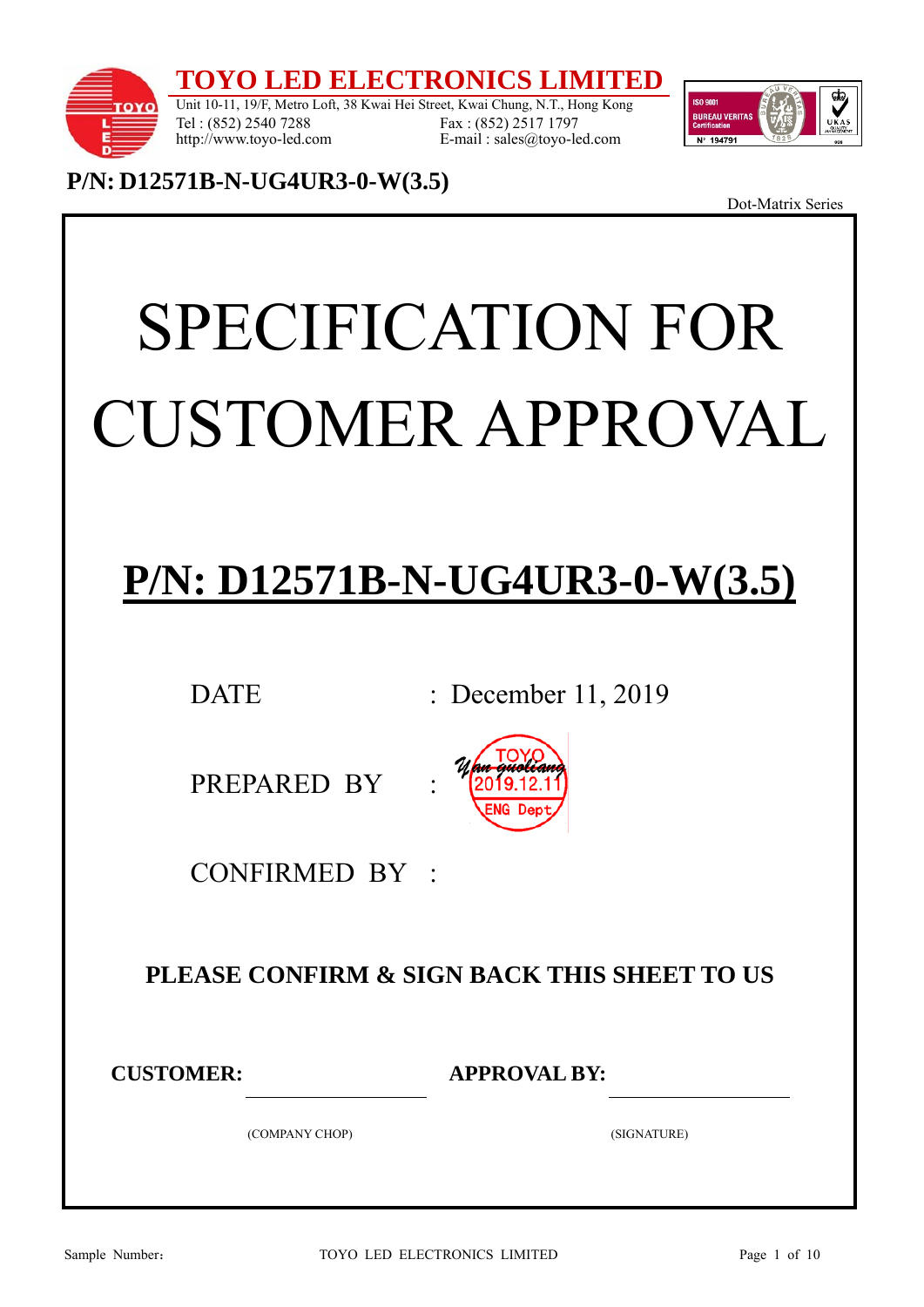**TOYO LED ELECTRONICS LIMITED** 

τοχο

Tel : (852) 2540 7288 http://www.toyo-led.com

Unit 10-11, 19/F, Metro Loft, 38 Kwai Hei Street, Kwai Chung, N.T., Hong Kong Fax : (852) 2517 1797 E-mail : sales@toyo-led.com



**P/N: D12571B-N-UG4UR3-0-W(3.5)** 



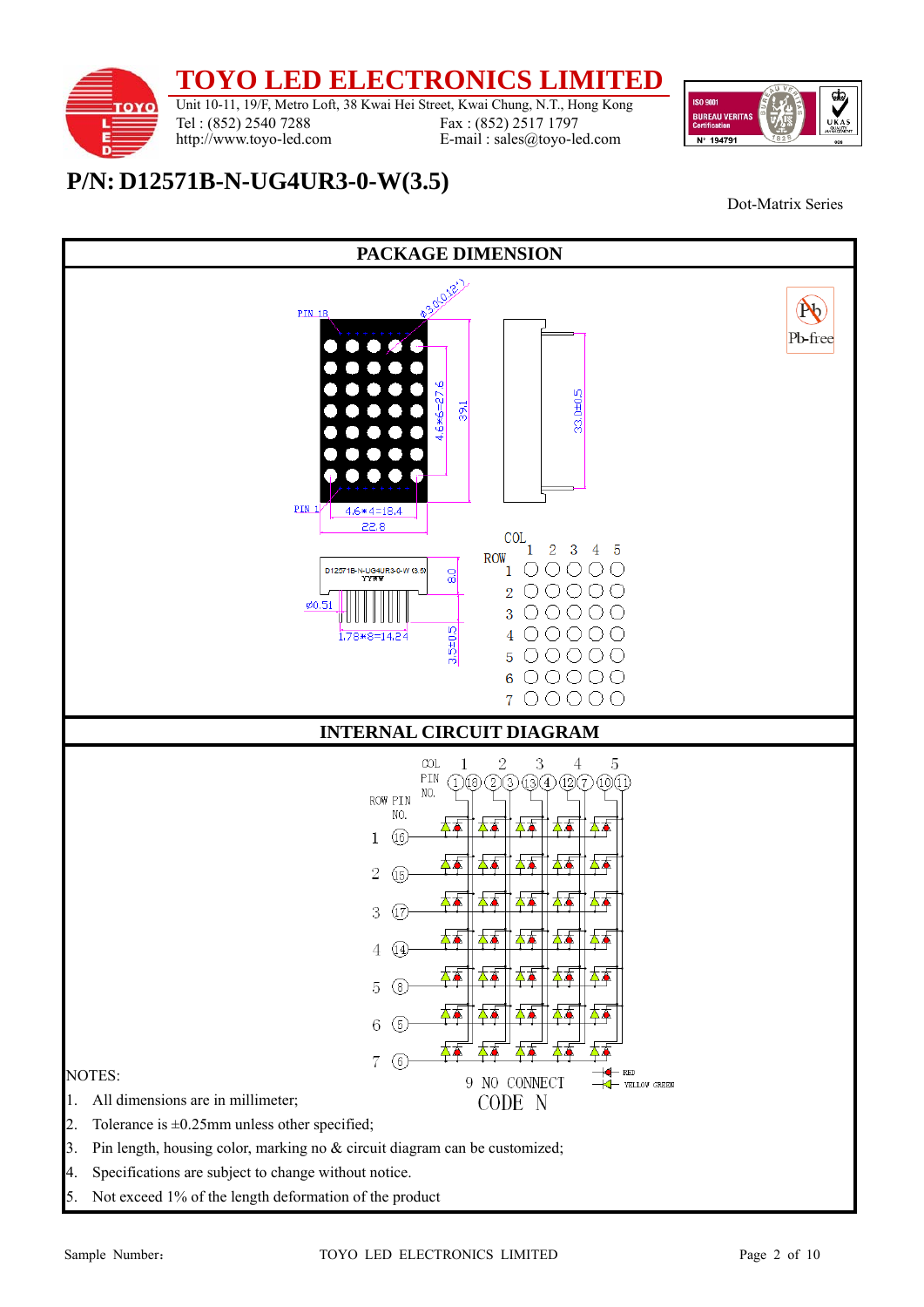### **TOYO LED ELECTRONICS LIMITED**



Tel : (852) 2540 7288 http://www.toyo-led.com

Unit 10-11, 19/F, Metro Loft, 38 Kwai Hei Street, Kwai Chung, N.T., Hong Kong Fax : (852) 2517 1797 E-mail : sales@toyo-led.com



Dot-Matrix Series

### **P/N: D12571B-N-UG4UR3-0-W(3.5)**

| <b>CHARACTERS</b>                                                    |                       |                          |            |                                       |              |                                     |    |
|----------------------------------------------------------------------|-----------------------|--------------------------|------------|---------------------------------------|--------------|-------------------------------------|----|
| Chip Material: AlGaInP Yellow Green LED Chip                         |                       |                          |            |                                       |              |                                     |    |
| ABSOLUTE MAXIMUM RATINGS (Ta = $25^{\circ}$ C)                       |                       |                          |            |                                       |              |                                     |    |
| <b>PARAMETER</b>                                                     |                       | <b>SYMBOL</b>            |            | <b>MAXIMUM RATING</b>                 | <b>UNIT</b>  |                                     |    |
| <b>Power Dissipation</b>                                             |                       | P <sub>D</sub>           |            | 78                                    |              |                                     | mW |
| <b>Peak Forward Current</b><br>(1/10 Duty Cycle, 0.1 Ms Pulse Width) |                       | <b>IPEAK</b>             |            | 90                                    |              |                                     | mA |
| <b>DC Forward Current</b>                                            |                       | IF                       |            | 30                                    |              |                                     | mA |
| <b>Reverse Voltage</b>                                               |                       | <b>VR</b>                |            | 5                                     |              |                                     | V  |
| Electrostatic discharge                                              |                       | <b>ESD</b>               |            | 1000                                  |              |                                     | V  |
| Operating Temperature Range                                          |                       | Topp/Tstg                |            | -40 $^{\circ}$ C to +85 $^{\circ}$ C  |              |                                     |    |
| <b>Storage Temperature Range</b>                                     |                       | Topr /(Tstg              |            | -40 $^{\circ}$ C to +100 $^{\circ}$ C |              |                                     |    |
| ELECTRICAL OPTICAL CHARACTER AND CURVES (Ta = 25°C)                  |                       |                          |            |                                       |              |                                     |    |
| <b>PARAMETER</b>                                                     | <b>SYMBOL</b>         | <b>MIN</b>               | <b>TYP</b> | <b>MAX</b>                            | <b>UNIT</b>  | <b>TEST CONDITION</b><br>(Per Chip) |    |
| <b>Forward Voltage</b>                                               | $V_F$                 | $\blacksquare$           | 2.10       | 2.60                                  | $\mathbf{V}$ | $Ir = 20mA$                         |    |
| Luminous Intensity                                                   | Iv                    | 25.0                     | 35.0       |                                       | mcd          | $Ir = 20mA$                         |    |
| <b>Peak Emission Wavelength</b>                                      | $\lambda p$           |                          | 573        |                                       | nm           | $I_F = 20mA$                        |    |
| Dominant Emission Wavelength                                         | $\lambda$ d           |                          | 572        | $\overline{\phantom{a}}$              | nm           | $I_F = 20mA$                        |    |
| <b>Spectral Line Coordinates</b>                                     | $\Delta \lambda$      | $\overline{\phantom{a}}$ | 20         | $\overline{\phantom{a}}$              | nm           | I <sub>F</sub> $=20mA$              |    |
| <b>Reverse Current</b>                                               | $\rm I\scriptstyle R$ | $\overline{\phantom{0}}$ | 10         |                                       | uA           | $V_R = 5V$                          |    |

**Note:** 

- **1. Luminous intensity tolerance is ±10%;**
- **2. Dominant Emission Wavelength tolerance is ±1nm.**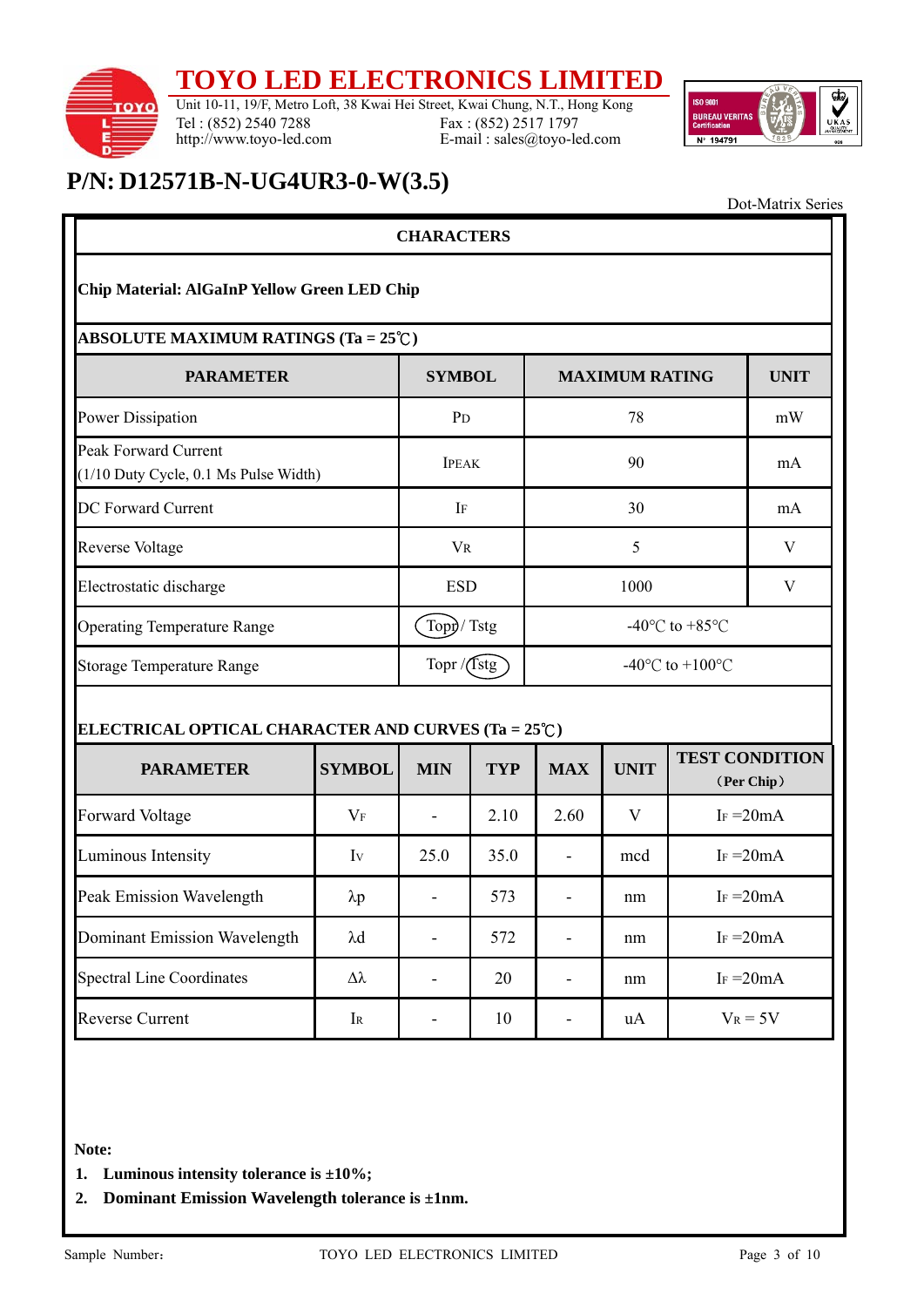

## **P/N: D12571B-N-UG4UR3-0-W(3.5)**

Dot-Matrix Series

### **TYPICAL ELECTRO-OPTICAL CHARACTERISTIC CURVE**



FIG. 3 Forward Voltage Vs. Temperature FIG. 4 Relative Intensity Vs. Temperature



FIG. 5 Relative Intensity Vs. Wavelength





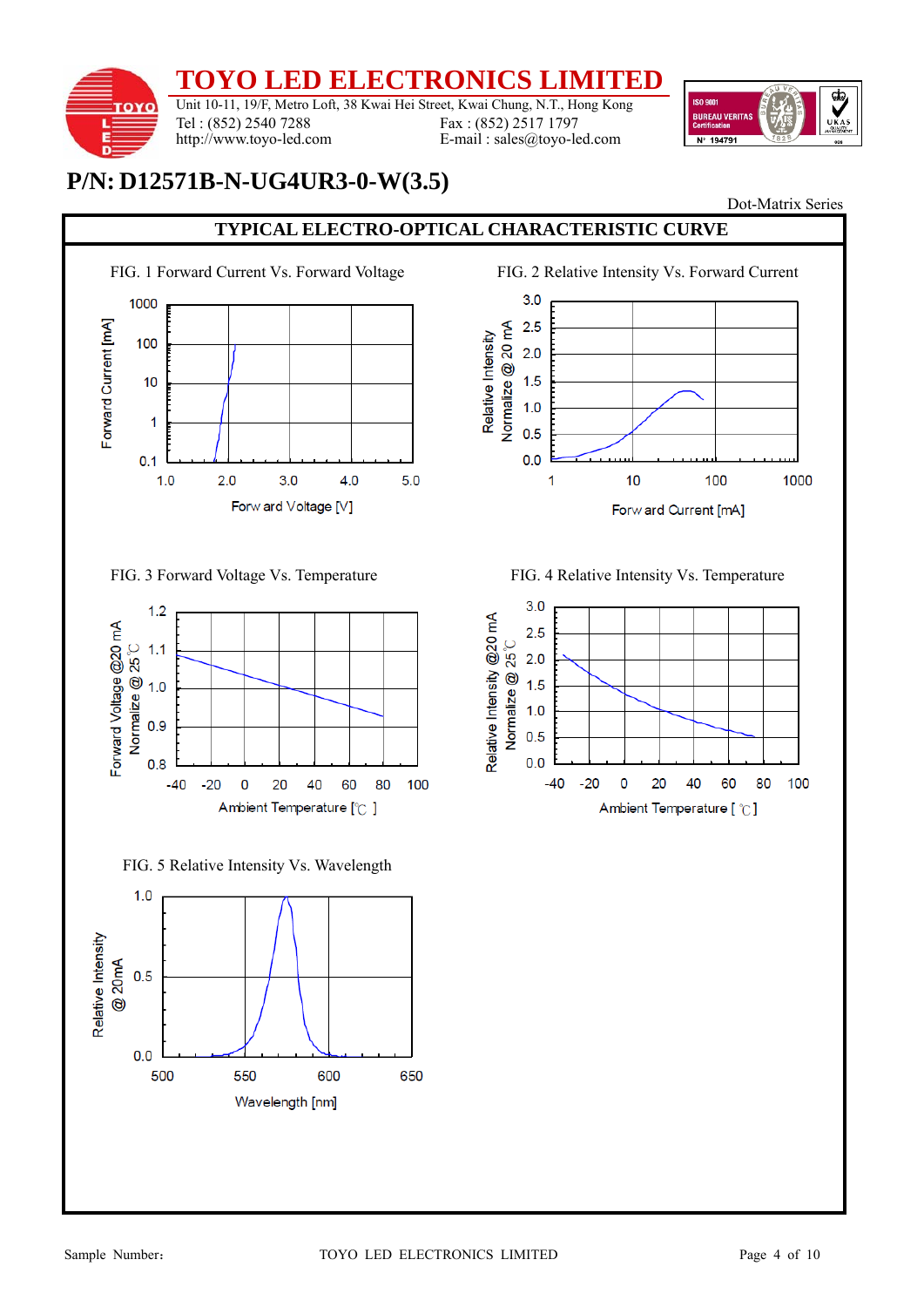### **TOYO LED ELECTRONICS LIMITED**



Tel : (852) 2540 7288 http://www.toyo-led.com

Unit 10-11, 19/F, Metro Loft, 38 Kwai Hei Street, Kwai Chung, N.T., Hong Kong Fax : (852) 2517 1797 E-mail : sales@toyo-led.com



## **P/N: D12571B-N-UG4UR3-0-W(3.5)**

|                                                               |                      | <b>CHARACTERS</b>        |               |                                                      |             |              |                                     |
|---------------------------------------------------------------|----------------------|--------------------------|---------------|------------------------------------------------------|-------------|--------------|-------------------------------------|
| Chip Material: AlGaInP Ultra Bright Red LED Chip              |                      |                          |               |                                                      |             |              | $(\mathbb{N})$<br>Pb-free           |
| <b>ABSOLUTE MAXIMUM RATINGS (Ta = 25°C)</b>                   |                      |                          |               |                                                      |             |              |                                     |
| <b>PARAMETER</b>                                              |                      | <b>SYMBOL</b>            |               | <b>MAXIMUM RATING</b>                                |             |              | <b>UNIT</b>                         |
| Power Dissipation                                             |                      | P <sub>D</sub>           |               | 78                                                   |             |              | mW                                  |
| Peak Forward Current<br>(1/10 Duty Cycle, 0.1 Ms Pulse Width) |                      | <b>IPEAK</b>             |               | 90                                                   |             |              | mA                                  |
| DC Forward Current                                            |                      | IF                       |               | 30                                                   |             |              | mA                                  |
| Reverse Voltage                                               |                      | <b>VR</b>                |               | 5                                                    |             |              | V                                   |
| Electrostatic discharge                                       |                      | <b>ESD</b>               |               | 1000                                                 |             |              | V                                   |
| <b>Operating Temperature Range</b>                            |                      | Topp/Tstg                |               | -40 $\mathrm{^{\circ}C}$ to +85 $\mathrm{^{\circ}C}$ |             |              |                                     |
| <b>Storage Temperature Range</b>                              |                      | Topr $/$ (Tstg)          |               | -40 $^{\circ}$ C to +100 $^{\circ}$ C                |             |              |                                     |
| ELECTRICAL OPTICAL CHARACTER AND CURVES (Ta = 25°C)           |                      |                          |               |                                                      |             |              |                                     |
| <b>PARAMETER</b>                                              | <b>SYMBOL</b>        | <b>MIN</b>               | <b>TYP</b>    | <b>MAX</b>                                           | <b>UNIT</b> |              | <b>TEST CONDITION</b><br>(Per Chip) |
| <b>Forward Voltage</b>                                        | $V_F$                | $\overline{\phantom{a}}$ | 2.00          | 2.60                                                 | V           | $Ir = 20mA$  |                                     |
| Luminous Intensity                                            | Iv                   | 30.0                     | 45.0          |                                                      | mcd         | $I_F = 20mA$ |                                     |
| Peak Emission Wavelength                                      | $\lambda p$          |                          | 640           |                                                      | nm          | $Ir = 20mA$  |                                     |
| <b>Dominant Emission Wavelength</b>                           | $\lambda \mathrm{d}$ |                          | 630           |                                                      | nm          | $I_F = 20mA$ |                                     |
| Spectral Line Half-Width                                      | $\Delta \lambda$     |                          | 20            |                                                      | nm          | $I_F = 20mA$ |                                     |
| <b>Reverse Current</b>                                        | $I_{R}$              | $\overline{\phantom{0}}$ | $\frac{1}{2}$ | 10                                                   | uA          | $V_R = 5V$   |                                     |

**Note:** 

- **1. Luminous intensity tolerance is ±10%;**
- **2. Dominant Emission Wavelength tolerance is ±1nm.**

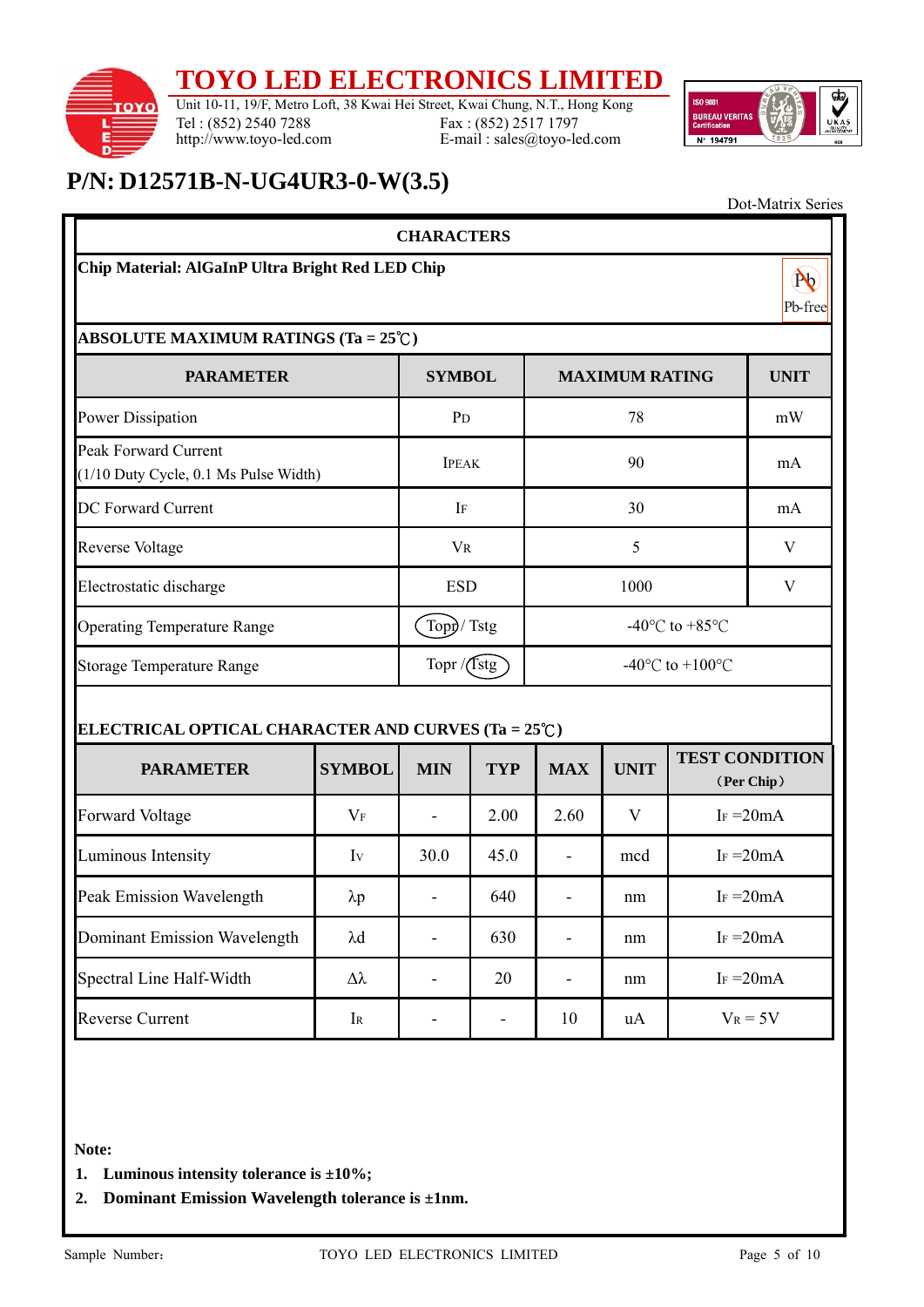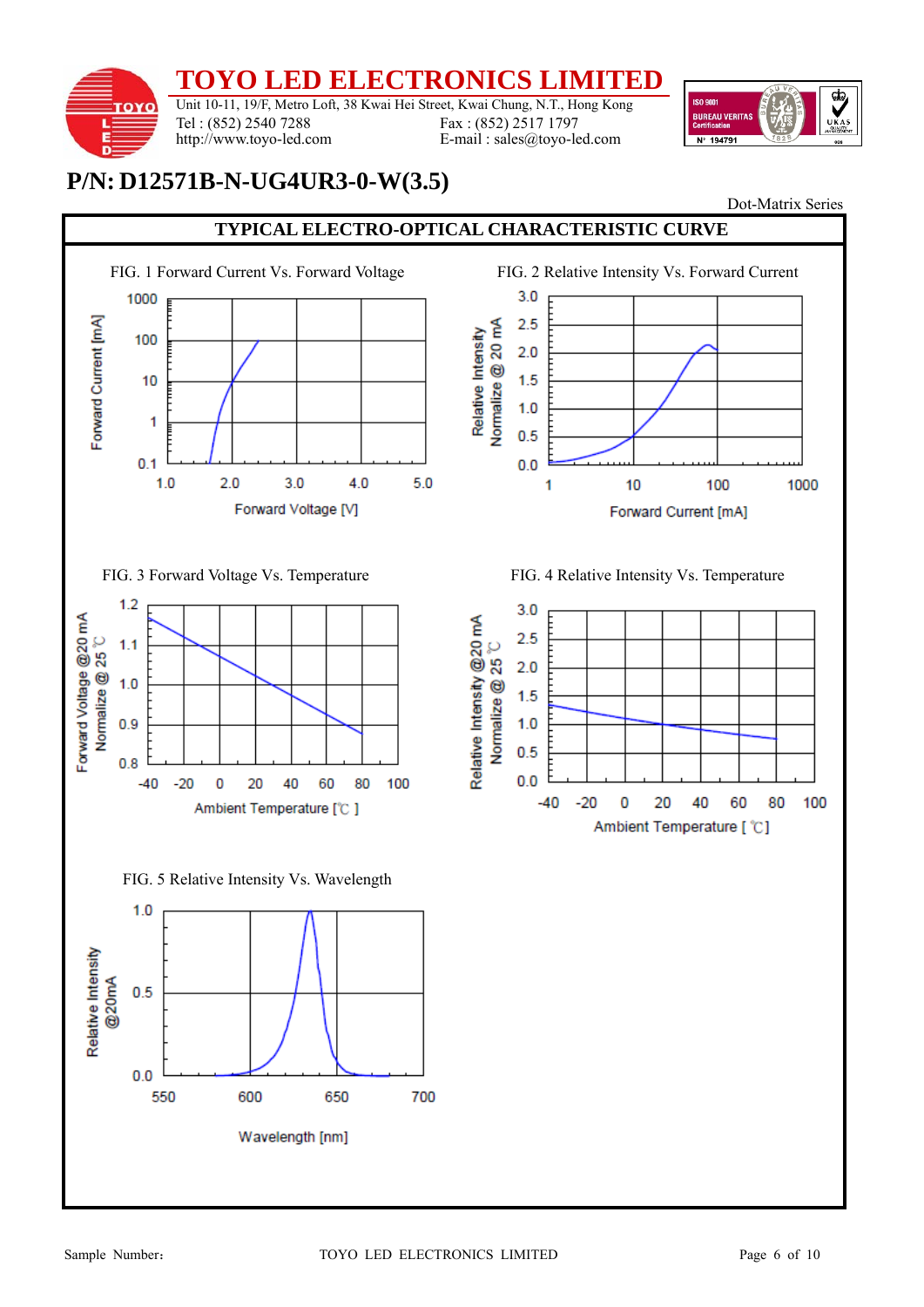



Notes:

- 1. Recommend pre-heat temperature of 105℃ or less (as measured with a thermocouple attached to the LED pins) prior to immersion in the solder wave with a maximum solder bath temperature of 260℃.
- 2. Peak wave soldering temperature between 245-255℃ for 3 sec (5 sec max).
- 3. Do not apply stress to the epoxy resin while the temperature is above 85℃.
- 4. Fixtures should not apply stress on the component when mounting and soldering process.
- 5. More than one wave soldering is not allowed.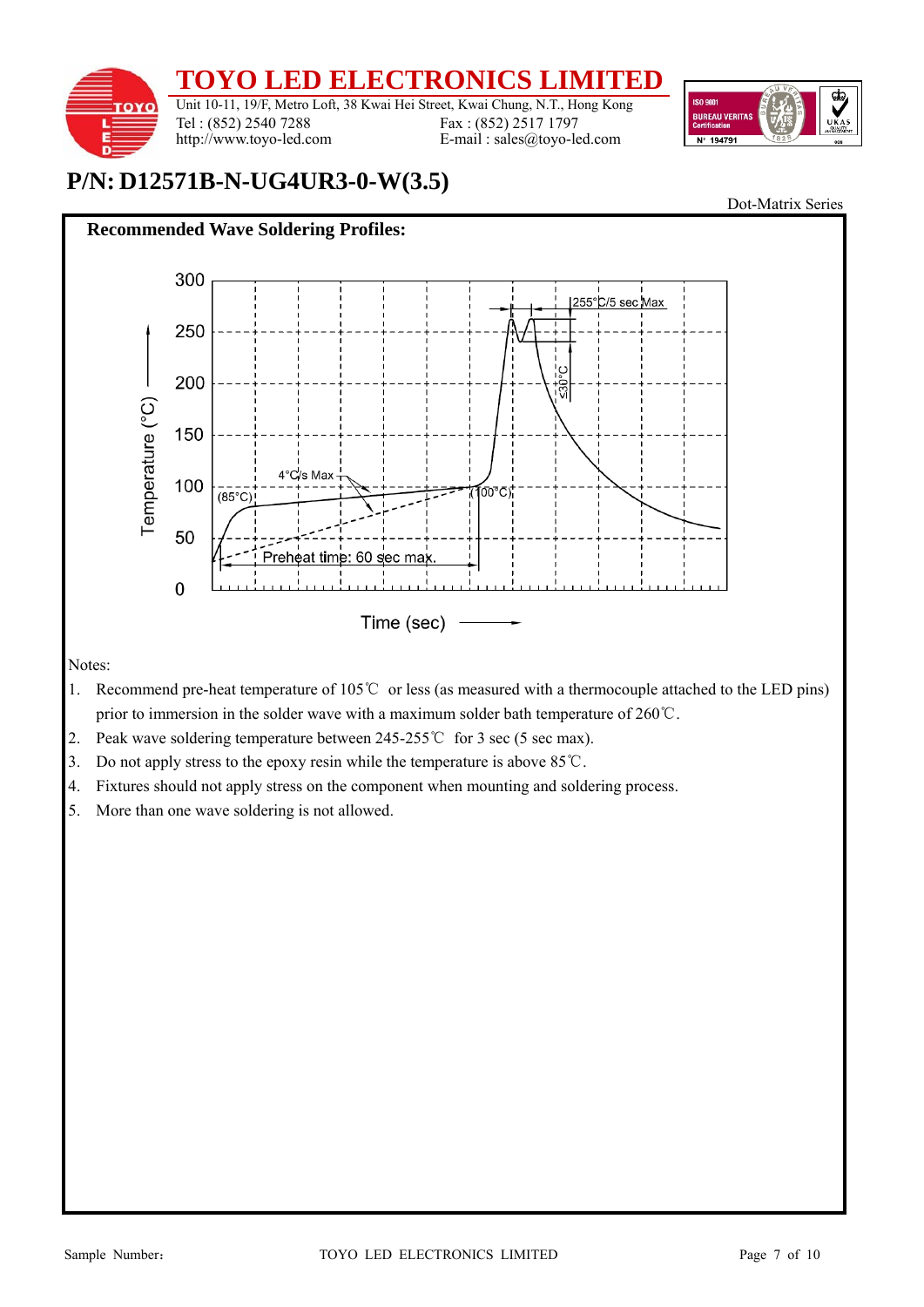# **TO LED ELECTRON**

Unit 10-11, 19/F, Metro Loft, 38 Kwai Hei Street, Kwai Chung, N.T., Hong Kong http://www.toyo-led.com Fax : (852) 2517 1797 E-mail : sales@toyo-led.com



# **P/N: D12571B-N-UG4UR3-0-W(3.5)**

Tel : (852) 2540 7288

Dot-Matrix Series

### **Lead Forming**

**OYO** 

Bend the component leads by hand without proper tools is not allowed. The leads should be bent by clinching the upper part of the lead firmly such that the bending force is not exerted on the plastic body.

**THROUGH HOLE DISPLAY MOUNTING METHOD** 



### **Installation**

1. Do not apply stress to the lead terminals.

2. When inserting for assembly, ensure the terminal pitch matches the substrate board's hole pitch to prevent spreading or pinching the lead terminals.





1. The component shall be placed at least 5mm from edge of PCB to avoid damage caused excessive heat during wave soldering.



### **Storage**

- 1. The LEDs should be stored at temp.≤ 30 ℃ &RH. ≤70% after being shipped from TOYO and the storage life limits are 3 months. If the LEDs are stored for 3 months or more, they can be stored for a year in a sealed container with a nitrogen atmosphere and absorbent material.
- 2 .Please avoid rapid transitions in ambient temperature, especially in high humidity environments where condensation can occur.

### **Soldering General Notes**

1. Through-hole displays are incompatible with reflow soldering.

2. If components will undergo multiple soldering processes where the components may be subjected to intense heat, please check with TOYO for compatibility.

### **Cleaning**

1. Mild "no-clean" fluxes are recommended for use in soldering.

2. If cleaning is required, TOYO recommends to wash components enclosure with water only. Do not use organic solvents for cleaning, because they may damage the plastic parts. And the devices should not be washed for more than one minute.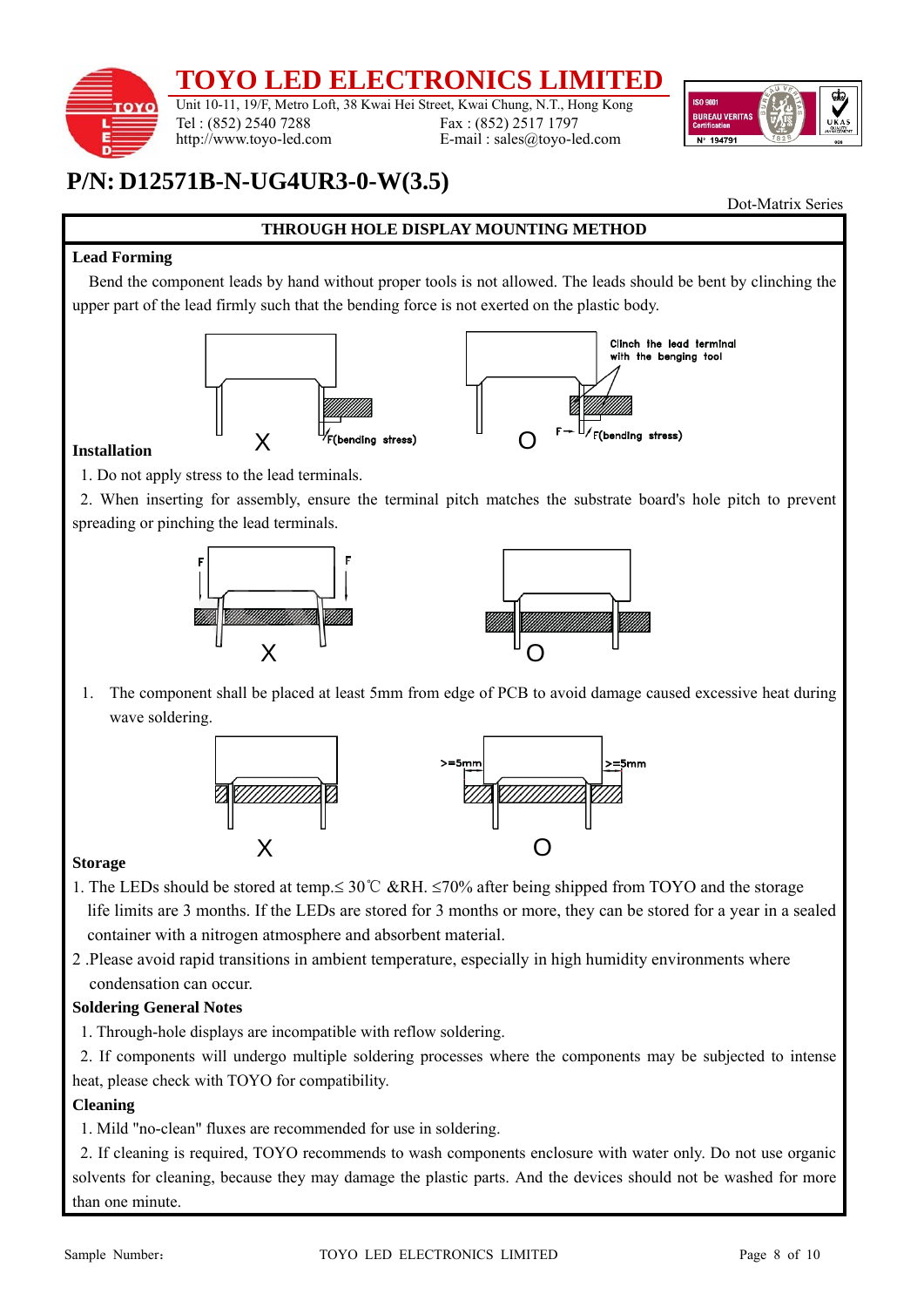**TOYO LED ELECTRONICS LIMITED**  Unit 10-11, 19/F, Metro Loft, 38 Kwai Hei Street, Kwai Chung, N.T., Hong Kong **ISO 9001** τοχο Fax : (852) 2517 1797 Tel : (852) 2540 7288 E-mail : sales@toyo-led.com http://www.toyo-led.com Nº 19479



# **P/N: D12571B-N-UG4UR3-0-W(3.5)**